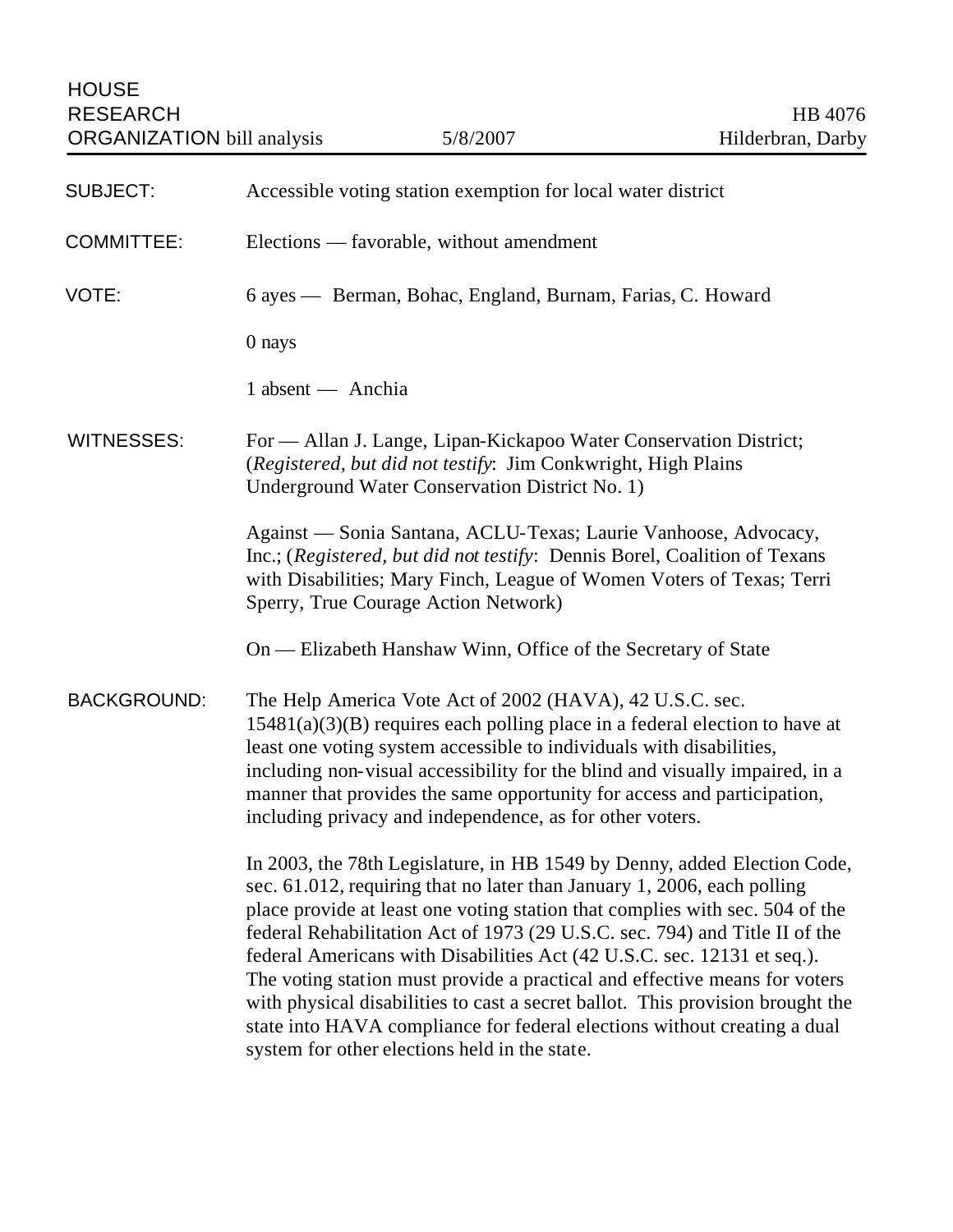## HB 4076 House Research Organization page 2

|                           | The 70th Legislature in 1987 enacted the law relating to the creation,<br>administration, power, duties, and taxing authority of the Lipan-Kickapoo<br>Water Conservation District. Chapter 439, sec. 13 of the corresponding<br>session laws allows for the election creating the district.                                                                                                                                                                                                                                                                                                                                                                                                                                                                                                                                                                                                                                                                                                                                                              |
|---------------------------|-----------------------------------------------------------------------------------------------------------------------------------------------------------------------------------------------------------------------------------------------------------------------------------------------------------------------------------------------------------------------------------------------------------------------------------------------------------------------------------------------------------------------------------------------------------------------------------------------------------------------------------------------------------------------------------------------------------------------------------------------------------------------------------------------------------------------------------------------------------------------------------------------------------------------------------------------------------------------------------------------------------------------------------------------------------|
| DIGEST:                   | HB 4076 would amend Acts of the 70th Legislature, R.S., 1987, ch. 439,<br>by adding sec. 13A. The bill would establish that for an election held by<br>the Lipan-Kickapoo Water Conservation District, other than an election<br>held jointly with another election in which a federal office was on the<br>ballot, the use of a voting station that met the requirements for<br>accessibility under HAVA would not be required. The board would notify<br>the secretary of state if the district did not provide at least one voting<br>station at each polling place that met the accessibility requirements under<br>HAVA.                                                                                                                                                                                                                                                                                                                                                                                                                             |
|                           | The bill would take immediate effect if finally passed by a two-thirds<br>record vote of the membership of each house. Otherwise, it would take<br>effect September 1, 2007.                                                                                                                                                                                                                                                                                                                                                                                                                                                                                                                                                                                                                                                                                                                                                                                                                                                                              |
| <b>SUPPORTERS</b><br>SAY: | HB 4076 would grant some relief to the Lipan-Kickapoo Water<br>Conservation District for the unfunded mandate of HAVA-required voting<br>systems. Various laws impose mandates on water districts, but provide no<br>funding to meet the requirements. This rural district is particularly<br>affected because its boundaries follow the aquifer and not counties lines.<br>For that reason, the district, which usually has 100 to 125 people vote in<br>its elections out of about 2500 registered voters, must comply with HAVA<br>standards in three counties. Since 1991, upon receiving pre-clearance<br>from the U.S. Department of Justice, the district has held elections in<br>conjunction with school district elections. The last election under this<br>arrangement cost the district \$1,222. In the future, the district cannot<br>conduct elections in this manner because of certain HAVA requirements<br>and the fact the district crosses county lines. The estimated cost for future<br>district elections is $$3,500$ to $$4,000$ . |
|                           | All counties in Texas are required to have one voter accessible system at<br>each polling place, and they received federal funding to make the initial<br>purchase. Smaller political subdivisions like water districts have not                                                                                                                                                                                                                                                                                                                                                                                                                                                                                                                                                                                                                                                                                                                                                                                                                          |

received any funding for the systems. Election officials in this district always have provided accommodations for disabled voters and will

continue to extend those services.